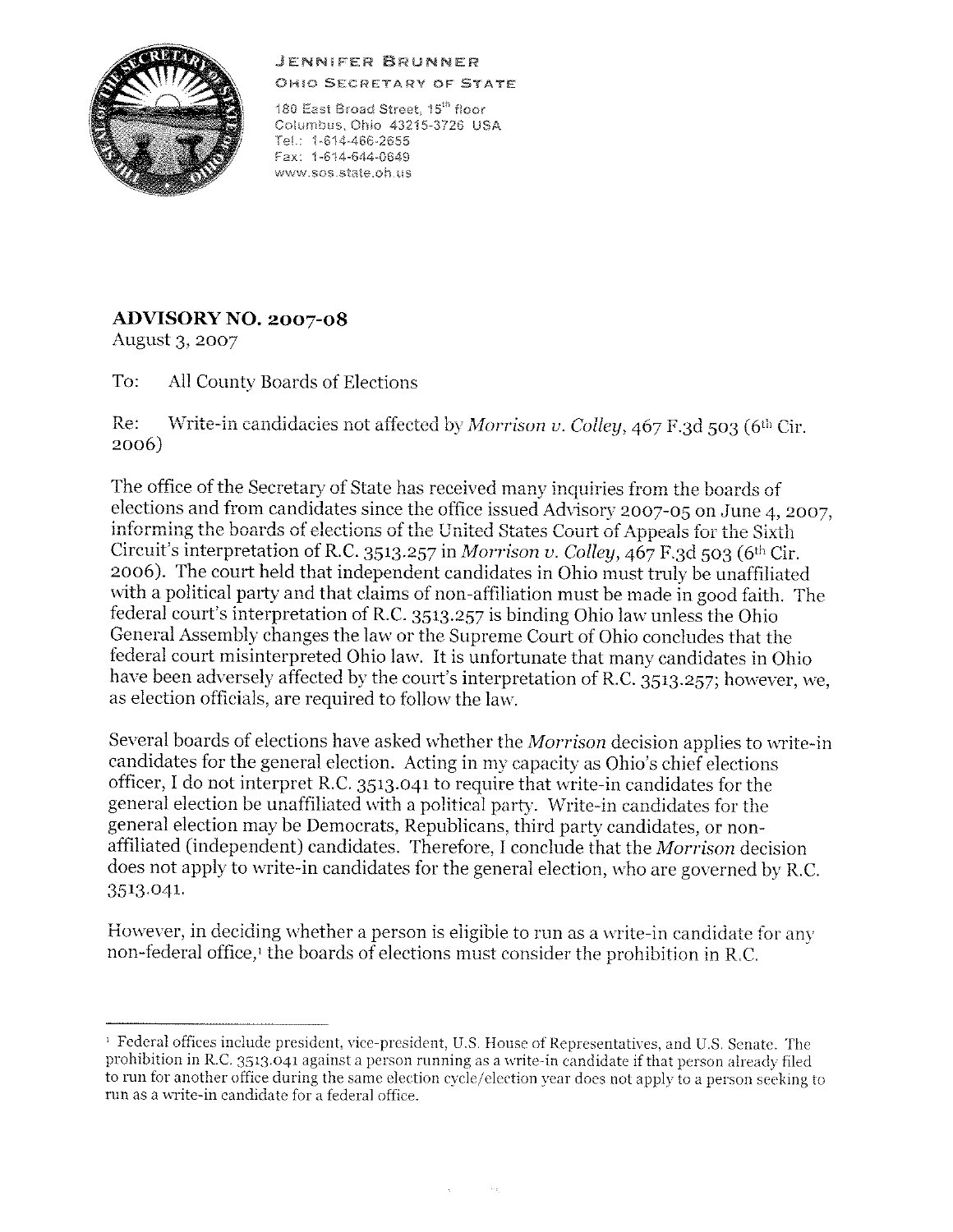3513.041<sup>2</sup> against a person running for multiple offices in the same election cycle/election year.3 R.C. 3513.041 specifically prohibits a person from **filing** and the boards of elections and the secretary of state from **accepting** a declaration of intent to be a write-in candidate for any non-federal office from any person who, for the same election cycle/election year, has already filed to run for another office (or is filling a yacancy on the ballot), unless that person timely withdrew his or her candidacy as further explained herein. For example, a person who filed a declaration of candidacy and petition to run as a Democrat for mayor in the primary election but whose petition was not certified by the board of elections due to an insufficient number of valid signatures could not later run as a write-in candidate for mayor or any other non-federal office at the general election. Similarly, a person who filed a nominating petition to run as an independent candidate for clerk of the municipal court but whose petition was not certified by the board of elections because the person voted in a party primary after filing the nominating petition could not later run as a write-in candidate for clerk of the municipal court or for any other non-federal office at the general election.

The only exception to the prohibition of R.C. 3513.041 is for a person who timely withdraws his or her candidacy under R.C. 3513.052(G) *before the board ofelections acts* to disqualify the person's candidacy.4 For example, if a person filed a nominating petition to run as an independent candidate for city council and then withdrew his or her candidacy before the board of elections acted on it, then that person later may run as a write-in candidate for city council or any other office at the general election.

Advisory 2003-02 provided a different interpretation of R.C. 3513.041. However, Advisory 2003-02 was issued prior to the Ohio Supreme Court's decision in *State ex rel. Canales-Flores v. Lucas Cty. Bd. ofElections,* 108 Ohio St.3d 129, 2005-Ohio-5642.

<sup>3</sup> I interpret the phrase "same election" in the second paragraph of R.C. 3513.041 to mean the same election cycle/the same election *yem·.* For example, in Ohio, all municipal offices are elected in oddnumbered years. Section 1, Article Avll, Ohio Constitution; R.C. 3501.02(D). Therefore, any election for a municipal office (whether a primary election or the general election) is part of the same election cycle/election year. Similarly, all county and state offices are elected in even-numbered years. Section 1, Article Avll, Ohio Constitution; R.C. 3501.02(C). Therefore, any election for a county or state office (whether a primary election or the general election) is part of the same election cycle/election year.

<sup>&</sup>lt;sup>2</sup> The second paragraph of R.C. 3513.041 provides:

A board of elections shall not accept for filing the declaration of intent to be a write-in candidate of a person seeking to become a candidate if that person, for the same election, has already filed a declaration of candidacy, a declaration of intent to be a write-in candidate, or a nominating petition, or has become a candidate through party nomination at a primary election or by the filling of a vacancy under section 3513.30 or 3513.31 of the Revised Code, for any federal, state, or county office, if the declaration of intent to be a write-in candidate is for a state or county office, or for any municipal or township office, for member of a city, local, or exempted village board of education, or for member of a governing board of an educational service center, if the declaration of intent to be a write-in candidate is for a municipal or township office, or for member of a city, local, or exempted village board of education, or for member of a governing board of an educational service center.

<sup>&#</sup>x27; See *State ex rel. Canales-Flores v. Lucas Cty. Ed. ofElections,* 108 Ohio St.3d 129, 2005-Ohio-5642, at **<sup>1</sup>'** 34.